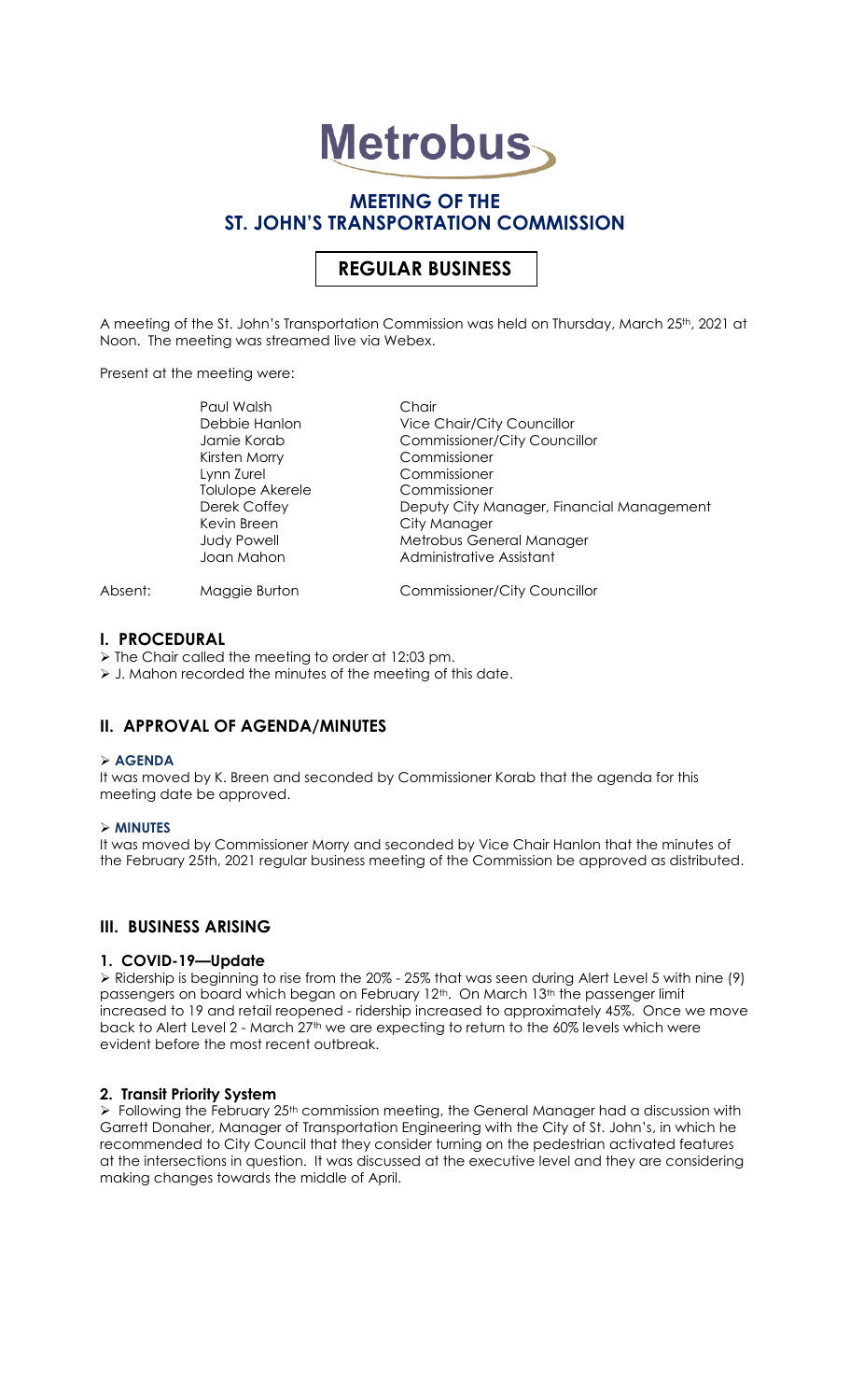

### **3. Committees of the Commission**

➢ Chair Walsh informed that the commission committees with vacancies will be filled as follows:

- Pension Committee (1 vacancy) Commissioner Zurel
- Marketing Committee (2 vacancies) Vice Chair Hanlon and Commissioner Korab
- Finance traditionally this committee has two members which are filled

➢ It was suggested by Commissioner Burton that a Sub-Committee of Marketing – Young Rider's Committee, with the aim to target riders 25 years of age and under, should be established. If there is interest in this Sub-Committee – members should notify the Chair.

#### **ACTION:**

The General Manger will discuss with Mark Chancey, Manager, Marketing and Information Services with regards to the terms of reference of the Marketing Committee.

### **4. RFP – On Demand Technology**

 $\triangleright$  The General Manager advised that the original closing date to receive bids was March 26<sup>th</sup> but has been extended to April 5<sup>th</sup>.

Chair Walsh and Commissioner Morry have been working for the past year on the GoBus RFP for a service provider when the current contract expires. The General Manager requested that both of them participate in the evaluation of the proposals.

## **IV. NEW BUSINESS**

#### **1. Financial Statements — February, 2021**

➢ The financial statements for the month of February, 2021 were tabled and reviewed. ➢ K. Breen questioned the surplus for GoBus of \$146,003 in February while January was \$22,938. The General Manager stated that the Alert Levels would be the reason for the surplus. ➢ Commissioner Zurel questioned the high usage of taxis versus GoBuses with the General Manager responding that GoBus was operating at reduced capacity – taxis could be used for peak demand.

#### **2. Executive Summary (Regular) — February, 2021**

➢ The Executive Summary for the month of February, 2021 was tabled for members' information. ➢ The General Manager noted that service was reduced when we moved to Alert Level 5 due to Covid-19. We are due to move into a Summer schedule on March 29<sup>th</sup> until September 5<sup>th</sup> because of the reduced demand. The biggest difference in the Fall/Winter schedule versus the Summer schedule is the peak service time.

 $\triangleright$  Prior to Covid, the usual peak service demand time would be from 6:30 am – 9:00 am and 3:30 pm – 6:00 pm. Currently, the demand is high in mid-afternoon.

➢ Chair Walsh requested that demand should be monitored.

## **V. OTHER (Information/Community)**